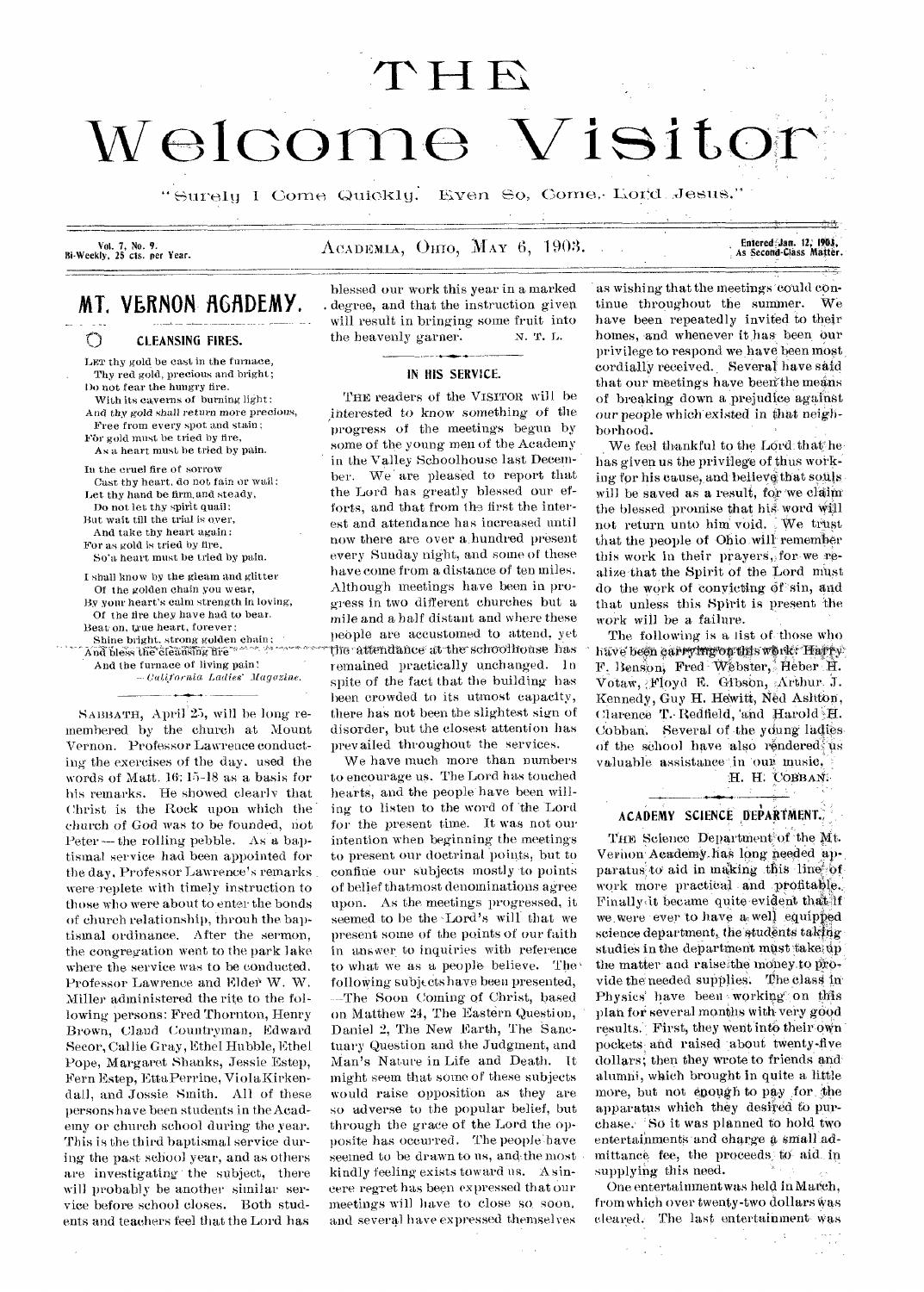held on April 24. It consisted of a demonstration of the chemical and physical forces of nature, and included experiments with oxygen, carbon dioxide, hydrogen, air pump, X-ray, and wireless telegraphy.

One feature of special interest was the taking of a radiograph. A pocketbook containing -a key and two coins' was placed over a photographic plate within the focus of the X-rays. The plate was then developed and passed around. It showed the key and coins plainly, and also the metallic clasp of the pocket-book. The leather portion was represented by a faint shadow.

The apparatus thus provided included a static machine, complete Xray outfit, and a wireless telegraphy outfit. More is needed. And if. there are any friends of the school who would like to aid in building up the equipment of the Academy, their gifts will always be acceptable, and used to the best advantage. W. L. S.

#### EDUCATION.

HERE are a few faithful thoughts presented by Elder J. E. Jayne, in his address to the New Jersey Conference in January, as reported by the Atlantic *Union Gleaner:—* 

z' Upon the shoulders of our children and youth will rest the he av iestburdens of carrying this message to the earth. It is essential that we do our utmost to get our children to consecrate themselves to the work of God. It is not well to cause them to regard this as an easy task, Those who do so will be deceived. The most practical and arduous work is required. Besides the knowledge derived from books our sons will sorely need to understand various trades. They will absolutely require the vigor and discipline derived from so-called 'menial toil.' The parent who keeps his son from the plow, the ax, the anvil, the shovel, the saw, the trowel, the store, and other honorable forms of employment, on the ground that he is to be a missionary, and such work is too menial for one possessing his attainments, will, in mostinstances, ruin his son, and suffer the pain of seeing him fail in his chosen-work and drift into the world. Do not permithim to remain in ignorance of the .evils in the world. While he will hear you, and while you can protect him, acquaint him with the things he, must meet. Teach him to conquer the tempter in the strength of his God. Stay at his side till the principles of Christian manhood are developed and proved in him. Then, when he starts alone, he will not be required to experiment with evil influences. Instruct Our daughters likewise in the work and experiences they will encounter."

## FROM THE WORKERS.

#### FROM EGYPT.

OUR work here is moving slowly. It seems to take so much time to accomplish anything in this country. Time is not reckoned as of much value by the majority. In fact, as the hot season comes on, we shall all, doubtless, have to slow down somewhat. To-day has been the hotest, " muggiest." day of the season. A hot wind is blowing from the desert and the sun has been obscured by dust and sand all day. Mercury has run quite close to 90° to-day, a foretaste of what is coming.

I am getting out some more tracts. We have two of 5,000 each just off the press, entitled, " Our Lord Will Come," and " Fundamental Principles." I have just finished writing a tract on "The Gospel of Health," adapted to this country. I expect to have it printed in Arabic and Armenian. There is much need and some demand for health books here. Our Vegetarian Pension is quite well patronized, and is more than making expenses. We ought to have one started in Alexandria. There are quite a number of persons in that city who are interested in health principles; and would give their influence and patronage to such an institution,. They are mostly French. I wish we had a good man and his wife who would be 'capable of managing something of that sort in Alexandria. It would pay its way from the start.

We are living in a house by ourselves now; or rather in an apartment. We pay twenty-five dollars a month for seven rooms, .and rent one room to the church for meeting purposes. It's rather expensive, but it 's the best we can do. We have spent. days tramping the city over to find something cheaper that would- answer our purpose. We have to use our house for a depository also. We have all the books and tracts of the Mission stacked in one room. Then we shipped five bales of printing paper from Germany, and we have it stored here also. We have two bales in the kitchen with some boards on them for a side table. 'We are very comfortably situated now, but quite a distance from the business part of the city. However, we can ride from our house on an omnibus to the main part of town for three millemes, or one and one-half cents. So it does not cost much to go to town. Street car fare is two and one-half cents. Carriage fare is also cheap. -Greetings to all old friends from us all. Your fellow worker,

W. H. WAKEHAM.

Coshocton.

• DEAR VISITOR READERS: I can only praise the Lord for the precious experiences which 1 have been having since my last report. I visited Killbuck, conducting, quarterly meeting, and holding five night meetings with good attendance and increasing interest. I am very thankful to my Heavenly Father for his presence and blessing which has been with me.

We were glad to visit one dear family who live twelve miles from the believers at Killbuck, ,and who are holding up the light of truth in their neighborhood. May the Lord abundantly bless and keep our isolated brethren and sisters, is my prayer.

I have been at Coshocton since leaving Killbuck on the ninth of April. We were very glad to see the dear ones at this place again, and to find them getting along nicely. The Lord favored us with the help of Elder J. 0. Miller in our quarterly meeting, who was with us for the purpose of ordaining our deacon and deaconess; and the Lord richly blessed in the ordination service.

I am now in the midst of a two weeks' Bible School, with a good interest, and a goodly number attending. We are sowing the seed, brethren and sisters, and the harvest will soon be here. Let us take courage and go forward and push the battle to the 'end. I am of good courage, and rejoicing in the Lord; but I need your prayers. Yours in the blessed hope,

B. L. HousE.

#### Marshailville.

I WAS at Barberton last week, but on account of mother being bad, did. not sell many books, but have put out hundreds of tracts. I was at Wadsworth from *Saturday* evening till Tuesday, and brother Oberholtzer brought me home yesterday. He has about made up his mind to enter the canvassing work with me. I want to work this county thoroughly this summer, if the Lord is willing.

I believe the Lord would have us work the cities now, for the time is drawing near when the country will be well supplied with workers and I think, too, we should do it while we have prosperous times. It may not be long until the way will be hedged up for city work. <sup>"</sup> I also think that our people who are holding to city homes will in time be almost compelled to leave them and go to the country, Oh, if we could . all see the liberty and happiness of country life now and make up our minds to make the change as quickly as consistent.

*F.* E. WAGNER.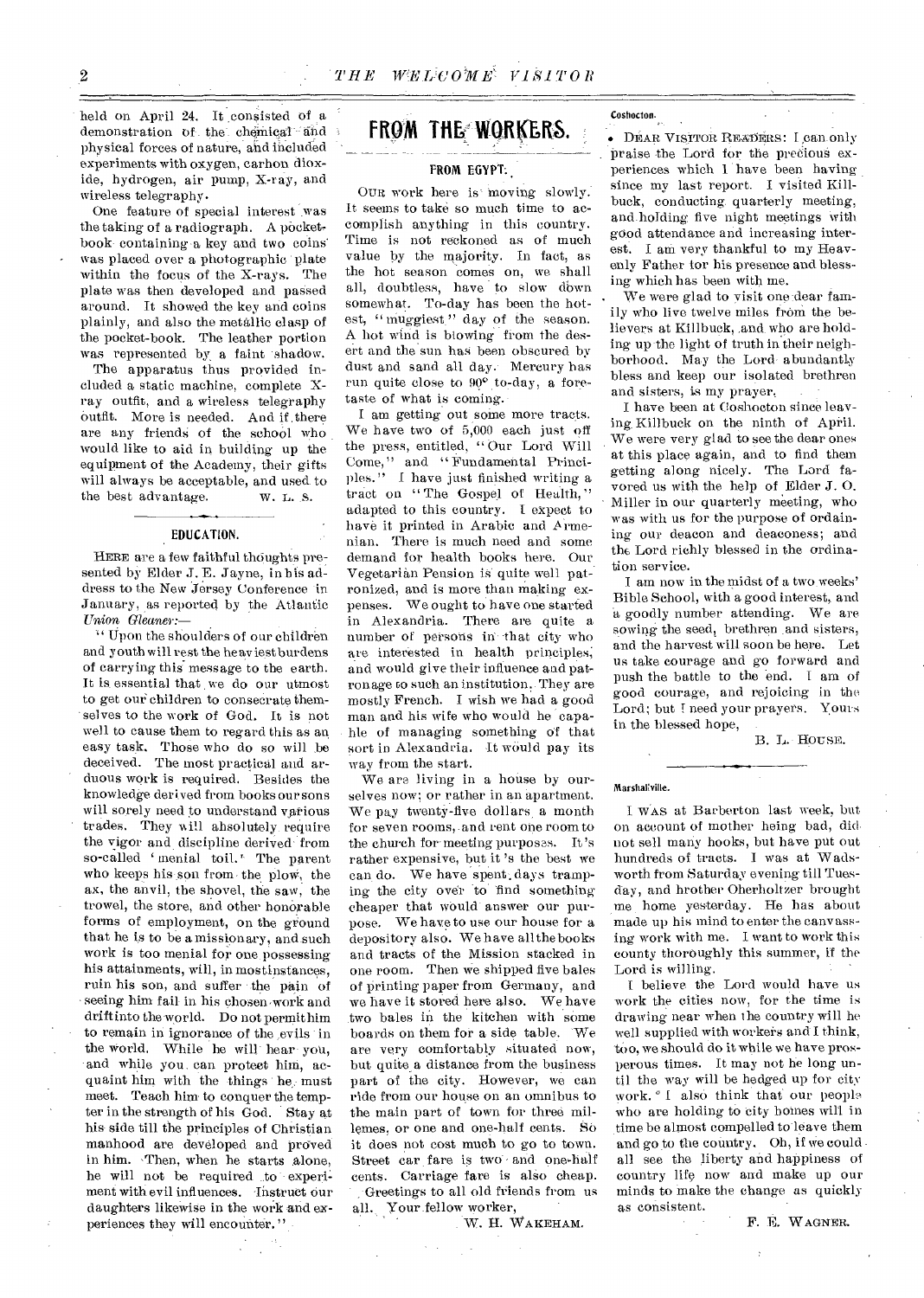## **HERI0TH FIND STRENGTH.**

#### THE CARE OF THE SICK.

#### Introductory.

As I begin these lessons, it is with a prayer that the great Physician will guide my mind and hand to write words of help and cheer to some who realize that they are sick and in need of help. To such may the " Sun of righteousness arise with healing in his wings."

Can any of us say that we are whole and have need of nothing ? Do we not all need more power, more energy, more life, to carry on the work God has for us in these last days'?

Many have been, some, even now, are better able to glorify God on beds of suffering than in more active service, but the time is coming when we must all be up and doing. Some time we must flee to the dens and caves of the earth. Some time the power of God will keep us from the pestilence Which walketh in darkness, and the destruction which wasteth at noonday. God can keep us, God can heal us, but he cannot put his blessing on the transgression of his law.

If we long to see his healing power manifested among us, we must walk in the light he has given us in regard to the care of our bodies. " Every organ, every fiber of our being is to be sacredly guarded from harmful practices." God is able and *willing* to do his part, but are we ready ? We must be. We must study the principles of health which God has given, and place ourselves in harmony with them.

In the treatment of disease, we should use preventative, palliative, and curative measures. Of these; the preventative are by far the most important, and every one should have a thorough knowledge of them. We must first learn the causes, then we will better understand how to prevent diseases.

All will agree that transgression of the law is the cause of all the woe and misery we find in the world. Transgression in the ancestor causes hereditary maladies and weaknesses from which we all suffer. Transgression in the way we use our bodies, or in the way they were trained in childhood, brings another train of diseases. Transgression on the part of others will spread contagion. Their neglect and woeful condition may cause us overtaxation and suffering.

We cannot work out physical salvation any more than we can spiritual salvation, but we can walk in the light and trust in God, we cannot prevent what our ancestors have done, but we can govern to some extent what we transmit• to our children, while we trust in God to enable us to overcome, our hereditary tendencies.

We cannot have ideal surroundings, food, raiment, or shelter; but we can improve what we do have. We can follow the example of Jesus, never tempting the Lord by doing wilful, presumptuous things. When we do this, we can safely trust the promise: " There shall no evil befall thee, neither shall any plague come nigh thy dwelling."

We cannot control all the actions of others, but we can build up a resistance in our own bodies, by obedience to nature's laws. We can take necessary precautions, and trust God's word to keep us from the pestilence that walketh in darkness.

When we see a brother falling, we must forget ourselves to save him; we must work for him, even though it bring pain and suffering. But, when we feel the burden too heavy, we can come apart and rest awhile with-Jesus, and cast all our care upon him, for he careth for us.

RUTH MERRITT, M. D.

#### HEALTHFUL COOKERY, LESSON V. 5

#### Tuesday Breakfast. ,

Baked Cornmeal Slices and Cream Green Peas on To<sub>ast</sub> Nut Potato Hash Bread Date Sandwich Apples Stewed Prunes

#### S

#### RECIPES.

#### Baked *Cornmeal* Slices.

On previous day cook cornmeal mush in double boiler or steamer for four hours. In the morning cut the cold mush into slices, dip it into beaten *egg,* then zwieback crumbs, and hake.

#### *Nut Potato Hash.*

Chop cold mashed or boiled potatoes with nutmeato or other nut foods. Season with salt and grated onion, moisten with strained tomato, if liked. Heat thoroughly.

#### *Date Sandwich.*

Spread thinly sliced bread with nut butter, and make sandwiches with filling of dates which have been washed, seeded, stewed a few minutes in a very little water and mashed through a colander.

#### PRINCIPLES.

By slicing and baking, the cornmeal is changed from a soft mush to a more solid and better cooked form that can be masticated. The same principle can be applied to other mushes.

Much depends upon the *method* of cooking dried fruits. As these fruits have been gradually deprived of their

moisture in evaporation, so their moisture must be gradually returned to them in cooking so as to return them to their original plumpness and freshness. Prunes should have hot water poured over them, then after standing in the water 5 or 10 min., be carefully washed, rinsed, and put to soak in fresh cold water over night. In the morning set them on the stove, without changing water, bring gradually to boiling, and very gently boil until prunes are tender and the juice well flavored. If, when the prunes are done, the juice remains too thin, it may be taken off, boiled to a syrup and' returned to the prunes. " Let us teach the people to eat freely of fresh grapes, apples, peaches, pears, berries, and all other kinds of fruit that can be obtained. Let them be prepared for winter use by canning, using glass as far as possible instead of  $\text{tin.} "--"$  Testimonies," vol. 7, p. 134.

F. 0. RAYMOND.

#### A .PLEA FOR HOSPITAL PATIENTS.

THERE are more than one hundred thousand suffering patients in the hos-<br>pitals in this country. Those who pitals in this country. have been sick know how slowly time drags by, even when they have had all the kindly attention that the home circle could provide. But let such try to. imagine what it would be like in a hospital ward where perhaps one busy nurse must care for the needs of nearly a score of patients. Add to this the feeling of the uncertainty of their physical condition and we can readily understand why they should be glad to have the companionship of the saving gospel.

When the *Life Boat* has found its way to the hospital wards, it is passed from patient to patient until it is fairly worn out.

How many will put in one day sell-*Life,Boats* and donate their commission to supply the hospitals in their State? If there is a hospital in their neighborhood, they can distribute the papers themselves on visiting days.

This is such a worthy cause that it will appeal sufficiently to those not of our church that, if thought best, a subscription paper may be passed around among them and a small amount-can be quickly raised that will be ample to supply the need.

DAVID PAULSON, M. D.,

INJURIOUS habits of life are to be discouraged at all times. Any way *of*  living that is hurtful is wrong. Ourbodies are. the temples of ,the Holy Spirit, and we should therefore strive to live in such a manner that we may at all times be prepared to follow its guidance.